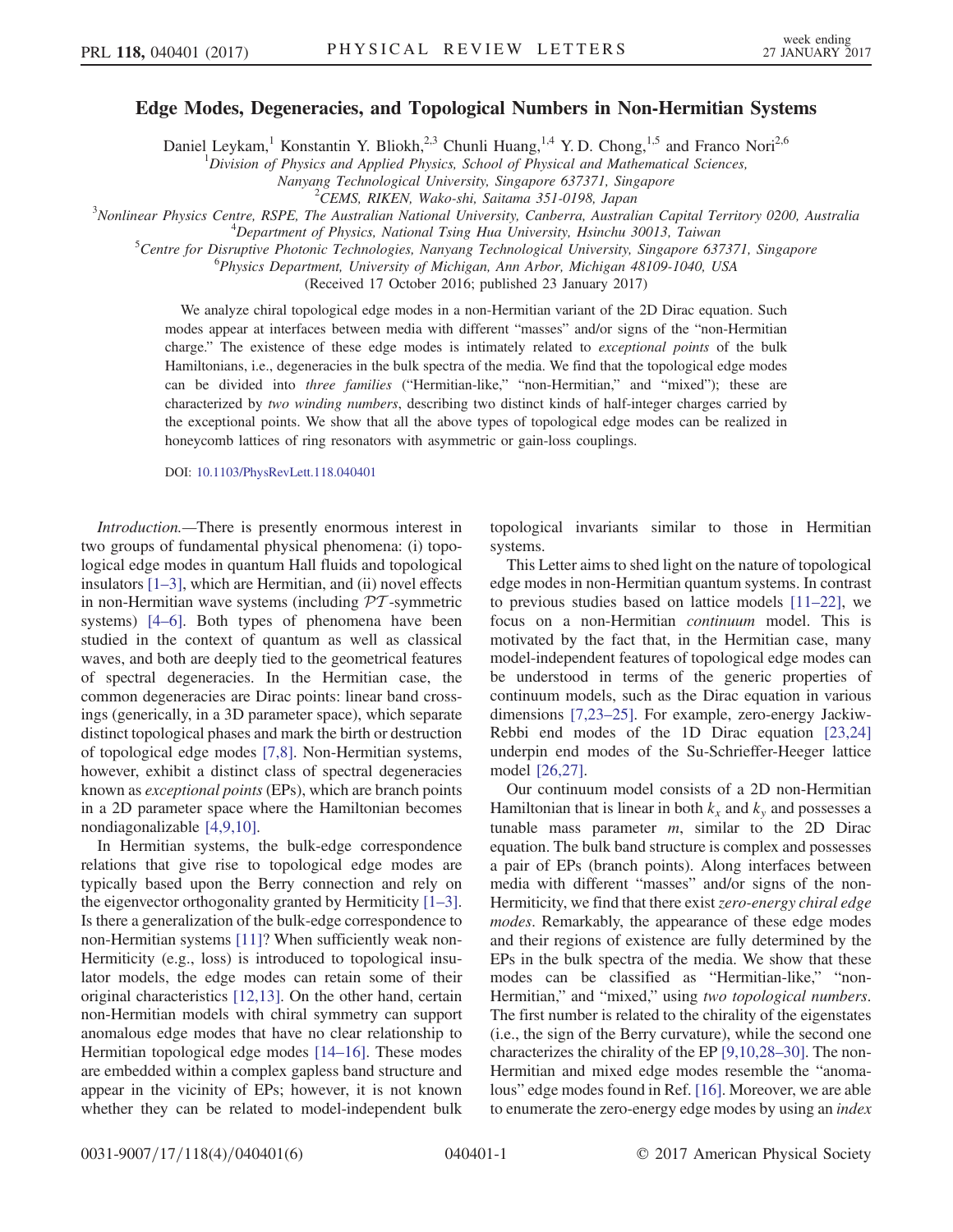theorem, a variant of the Aharonov-Casher theorem for the 2D Dirac equation in a vector potential [\[31\]](#page-5-1). Finally, we show that a lattice counterpart of this continuum model, including the anomalous edge modes, can be realized using honeycomblike arrays of ring resonators with non-Hermitian couplings [\[32,33,37\]](#page-5-2).

<span id="page-1-0"></span>Non-Hermitian Hamiltonian.—Our model is based on the following non-Hermitian Hamiltonian, defined on a 2D momentum space  $\mathbf{k} = (k_x, k_y)$ :

$$
\hat{H} = \begin{pmatrix} k_x - isk_y & m \\ m & -k_x + isk_y \end{pmatrix}
$$
  
\n
$$
\equiv (k_x - isk_y)\hat{\sigma}_z + m\hat{\sigma}_x \equiv \mathbf{B} \cdot \hat{\boldsymbol{\sigma}}.
$$
 (1)

Here,  $\hat{\sigma} = (\hat{\sigma}_z, \hat{\sigma}_x, \hat{\sigma}_y)$  denotes the vector of Pauli matrices (permuted cyclically for later convenience), and  $\mathbf{B} =$  $(B_x, B_y, 0)$  is an effective complex "magnetic field," which will be used in the subsequent Berry-phase analysis. The Hamiltonian  $\hat{H}$  contains three continuously tunable real parameters: the momenta  $k_x$  and  $k_y$ , and m (assumed real), which mixes the two spinor components, and which we call "mass" for convenience. The parameter  $s = \pm 1$ , which we will regard as a "non-Hermitian charge" determines the will regard as a "non-Hermitian charge," determines the sign of the imaginary part, such that  $[H(s)]^{\dagger} = H(-s)$ .

The Hamiltonian [\(1\)](#page-1-0) involves only two Pauli matrices and has the chiral symmetry  $\{\hat{H}, \hat{\sigma}_v\} = 0$ . It is also  $\mathcal{PT}$ symmetric (where  $T$  involves complex conjugation and momenta reversal, while  $P$  is the reflection  $x \to -x$ ) and can hence have real eigenvalues [\[5,6\]](#page-4-9). The eigenvalues of  $\hat{H}$ are

<span id="page-1-1"></span>
$$
\lambda^{\pm} = \pm \sqrt{\mathbf{B} \cdot \mathbf{B}} = \pm \sqrt{m^2 + (k_x - isk_y)^2},\qquad(2)
$$

<span id="page-1-7"></span>and its (non-normalized) eigenvectors are

$$
\psi^{\pm} = \begin{pmatrix} 1 \\ B_y/(B_x + \lambda^{\pm}) \end{pmatrix}.
$$
 (3)

The complex spectrum [\(2\)](#page-1-1) is shown in Fig. [1.](#page-1-2) Along the  $k_y$ axis, the real part of the spectrum  $Re(\lambda)$  is gapped for  $-|m| < k_y < |m|$  and ungapped for  $|k_y| > |m|$ . There are

<span id="page-1-2"></span>

FIG. 1. Real and imaginary parts of the complex spectrum [\(2\)](#page-1-1) of the Hamiltonian [\(1\)](#page-1-0) with exceptional points at  $\mathbf{k}_{\mathrm{EP}}^{\pm} = (0, \pm |m|).$ 

two EPs at  $\mathbf{k}_{\text{EP}} = (0, \pm |m|)$ , separating the "gapped" and "ungapped" k domains "ungapped"  $k_y$  domains.

<span id="page-1-6"></span>Unlike Hermitian degeneracies, EPs involve the coalescence of eigenvectors, not just the eigenvalues  $\lambda^{\pm}(\mathbf{k}_{EP}) = 0$ .  $\hat{H}(\mathbf{k}_{EP})$  is defective and has a single chiral eigenmode (an eigenvector of  $\hat{\sigma}$ ). eigenmode (an eigenvector of  $\hat{\sigma}_v$ ):

$$
\psi(\mathbf{k}_{\text{EP}}) = \begin{pmatrix} 1 \\ i\chi_{\text{EP}} \end{pmatrix},\tag{4}
$$

where  $\chi_{EP} = \pm sgn(sm)$  is the chirality of the EP<br>[9.10.28-30] [\[9,10,28](#page-4-7)–30].

<span id="page-1-4"></span>Chiral edge modes.—We translate Eq. [\(1\)](#page-1-0) to a Schrödinger wave equation by taking  $\hat{\mathbf{k}} = -i\nabla$  and allowing the mass  $m$  and/or non-Hermitian charge  $s$  to vary with position (though we still assume that s only takes the values  $\pm 1$ :

$$
\hat{H} = [-i\partial_x - s(x, y)\partial_y]\hat{\sigma}_z + m(x, y)\hat{\sigma}_x.
$$
 (5)

Consider an interface between two uniform media with different  $m$  and/or  $s$ . For now, let the interface be along the line  $x = 0$ , such that  $m = m_1$ ,  $s = s_1$  for  $x < 0$  (medium 1) and  $m = m_2$ ,  $s = s_2$  for  $x > 0$  (medium 2). We seek edge modes that propagate along  $y$  and are normalizable along  $x$ :

<span id="page-1-3"></span>
$$
\psi_{\text{edge}} = \binom{\alpha}{\beta} \begin{cases} e^{iky + \kappa_1 x}, & \text{Re}(\kappa_1) < 0, x > 0 \\ e^{iky + \kappa_2 x}, & \text{Re}(\kappa_2) > 0, x < 0. \end{cases} \tag{6}
$$

<span id="page-1-5"></span>Substituting Eq.  $(6)$  into Eq.  $(5)$ , we find the *zero-energy* edge modes  $\lambda_{\text{edge}} = 0$  which exist when the following real equations are satisfied:

$$
-\kappa_1 = s_1 k \pm m_1, \qquad -\kappa_2 = s_2 k \pm m_2. \tag{7}
$$

For  $\kappa_1$  < 0 and  $\kappa_2$  > 0, there can be zero, one, or two solutions to Eq.  $(7)$  for each k. The number of solutions also depends on  $m_{1,2}$  and  $s_{1,2}$ . Like the eigenmodes at the EPs of the bulk system, these edge modes are chiral, satisfying  $\beta/\alpha = \pm i$ . Similar to Eq. [\(4\)](#page-1-6), we define the mode chirality as  $x_i = \text{Im}(\beta/\alpha)$ as  $\chi_{\text{edge}} = \text{Im}(\beta/\alpha)$ .

We first examine the two simplest cases.

(A) The media have equal charges  $s_1 = s_2 = s$  and opposite masses  $m_1 = -m_2 = m$ . In this case, there is one zero-energy edge mode for each  $k \in (-|m|, |m|)$  and no edge modes for all other  $k$ . This  $k$  range corresponds to the  $k_y$  domain with the *gapped* bulk spectra  $Re(\lambda^{\pm})$  between<br>the two EPs (Fig. 1). This domain includes  $k = 0$ , which is the two EPs (Fig. [1\)](#page-1-2). This domain includes  $k = 0$ , which is the *Hermitian* limit where Eq.  $(5)$  reduces to the *Jackiw*-Rebbi model for 1D Dirac modes [\[23,24\].](#page-4-6) Thus, this is a family of non-Hermitian edge modes that are continuable from the Hermitian Jackiw-Rebbi edge modes. The mode chirality is  $\chi_{\text{edge}} = \text{sgn}(m)$ , independent of s.

(B) The media have equal "masses"  $m_1 = m_2 = m$  but opposite "charges"  $s_1 = -s_2 \equiv s$ . In this case, there are two edge modes in the domain  $k \in \text{sgn}(s)(|m|, \infty)$ . This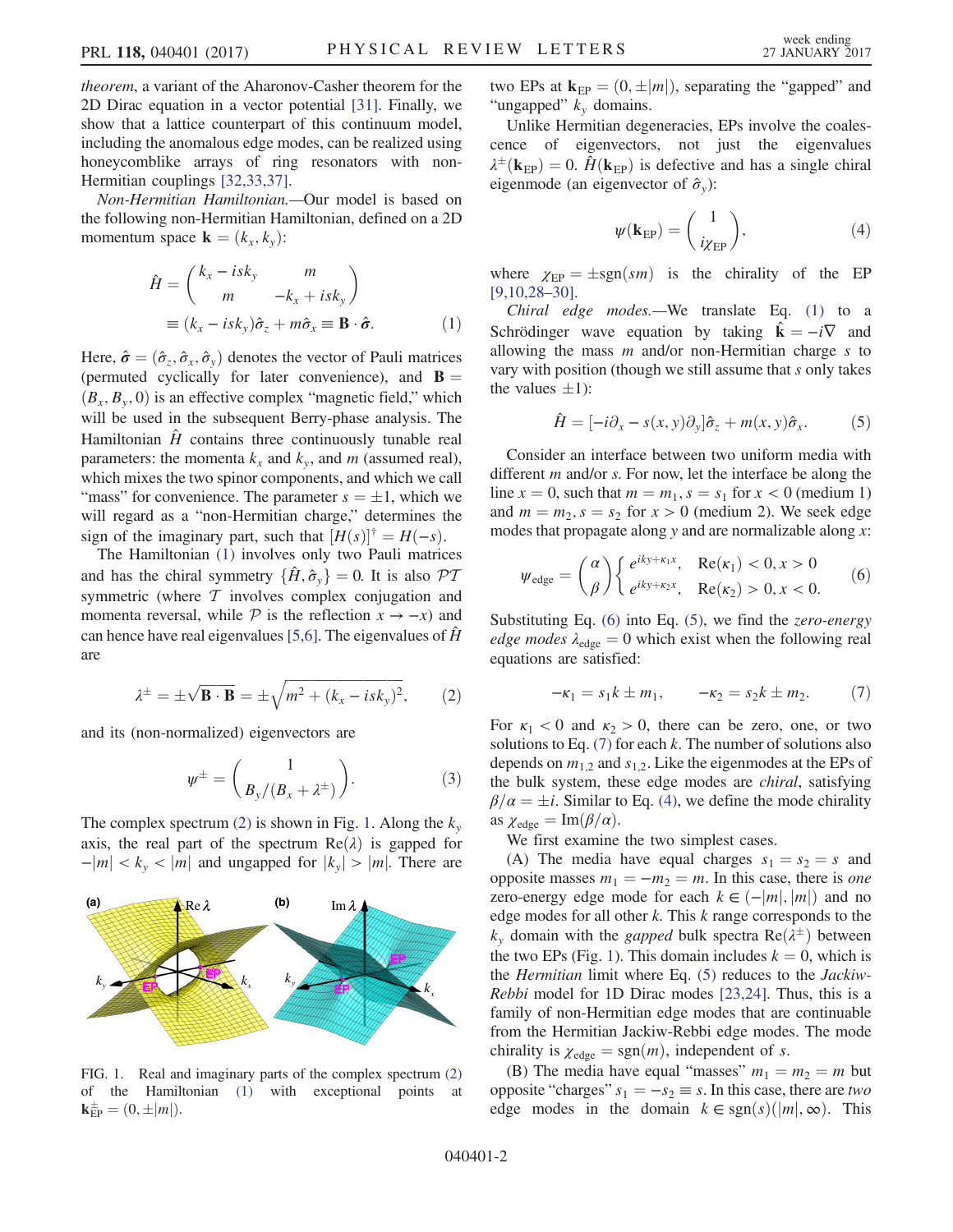<span id="page-2-0"></span>

FIG. 2. Schematic diagrams indicating the zero-energy chiral edge modes [\(6\)](#page-1-3) and [\(7\)](#page-1-5) at the interface  $x = 0$  between two media with different masses  $m_1 > 0$  and  $m_2$  and the same non-Hermitian charges  $s_1 = s_2 = 1$ . Exceptional points  $\mathbf{k}_{EP}$  are indicated for the two media, with chiralities  $\chi_{EP}$  marked by the black  $+$  and  $-$  signs. The edge modes with positive and negative chiralities  $\chi_{\text{edge}}$  are marked by red and blue colors.

corresponds to one of the  $k_y$  domains with the *ungapped*  $Re(\lambda^{\pm})$  bulk spectra. The two edge modes have opposite<br>chiralities  $x = +1$  Unlike case (A) these modes are chiralities  $\chi_{\text{edge}} = \pm 1$ . Unlike case (A), these modes are<br>essentially non-Harmitian. First, they are asymmetric in k essentially *non-Hermitian*. First, they are asymmetric in  $k$ and do not exist in the Hermitian limit  $k = 0$ . Second, the modes are defective: the corresponding left eigenvectors [right eigenvectors of  $\hat{H}(-k) = \hat{H}^{\dagger}(k)$ ] do not exist.

When  $|m_1| \neq |m_2|$ , the situation is more complicated. Figure [2](#page-2-0) shows the edge modes for varying  $m_2$ , with  $s_1 =$  $s_2 = 1$  and  $m_1 > 0$ . For  $m_2 > m_1$ , there is one edge mode for each  $k \in (m_1, m_2)$ , as shown in Fig. [2\(a\).](#page-2-0) For  $m_2 < m_1$ , there is one edge mode for each  $k \in (-m_1, -m_2)$ , as shown in Figs.  $2(b)-2(d)$ ; this includes the special case (A) discussed above. For certain values of k,  $Re(\lambda^{\pm})$  is ganned in one medium and unganned in the other medium gapped in one medium and ungapped in the other medium. We call such zones and the corresponding edge modes mixed. When  $m_2 > 0$ , there are only positive or only negative values of  $k$ , as shown in Figs. [2\(a\)](#page-2-0) and [2\(b\).](#page-2-0) In Fig. [2](#page-2-0), we also indicate the chiralities of the EPs in the two media  $\chi_{EP}$  and the chiralities of the edge modes  $\chi_{edge}$ . Notably, the edge modes always connect a pair of EPs with the same chirality, while the modes themselves have the opposite chirality.

We summarize the conditions under which zero-energy edge modes exist using the phase diagrams in Fig. [3](#page-2-1). Here, we fix  $m_1 > 0$  and  $s_1 = 1$ , and use  $k/m_1$  and  $m_2/m_1$  as plot axes. The red (blue) regions show where there is a single edge mode with  $\chi_{\text{edge}} = +1$  ( $\chi_{\text{edge}} = -1$ ). Figure [3\(a\)](#page-2-1) shows the case where the two media have equal non-Hermitian charge  $s$ , with the special case  $(A)$  lying on the  $m_2/m_1 = -1$  line and the Jackiw-Rebbi model [\[23,24\]](#page-4-6) lying on the  $k = 0$  line. Figure [3\(b\)](#page-2-1) shows the oppositecharge case; it also contains a purple region indicating two edge modes with  $\chi_{\text{edge}} = \pm 1$ , which includes the case (B) on the line  $m_2/m_1 = 1$ .

We will now show that these phase diagram features i.e., the number of zero-energy edge modes and under what conditions they appear—can be understood from the topological properties of Eq. [\(1\).](#page-1-0)

Winding numbers.—Since one family of edge modes can be continued to Jackiw-Rebbi modes [\[23,24\],](#page-4-6) and the termination points of the edge modes are EPs of the bulk spectrum, we can guess that the edge modes can be characterized by bulk topological invariants [1–[3\].](#page-4-0) Along the interface, the conserved  $k_y$  plays the role of a tunable parameter for calculating a 1D winding number. However, it turns out that two winding numbers are needed to fully describe the edge modes in the non-Hermitian case.

Previous researchers [\[11,12,16,38\]](#page-4-3) have focused on the winding numbers of the eigenvectors  $\psi^{\pm}$ . However, we

<span id="page-2-1"></span>

FIG. 3. Phase diagrams for the chiral edge modes [\(6\)](#page-1-3) and [\(7\)](#page-1-5) at the interface between two media with (a) equal non-Hermitian charges  $s_1 = s_2 = 1$  and (b) opposite charges  $s_1 = -s_2 = 1$ . The mass in medium 1 is fixed as  $m_1 > 0$ . The arrows above (a) indicate the cases shown in Fig. [2.](#page-2-0) The numbers in parentheses indicate the differences of winding numbers [\(9\)](#page-3-0) and [\(11\)](#page-3-1) between the two media:  $(\Delta w_1, \Delta w_2)$ . Striped, empty, and dotted zones indicate gapped, ungapped, and mixed cases of the bulk spectra  $Re(\lambda^{\pm})$  in the two media.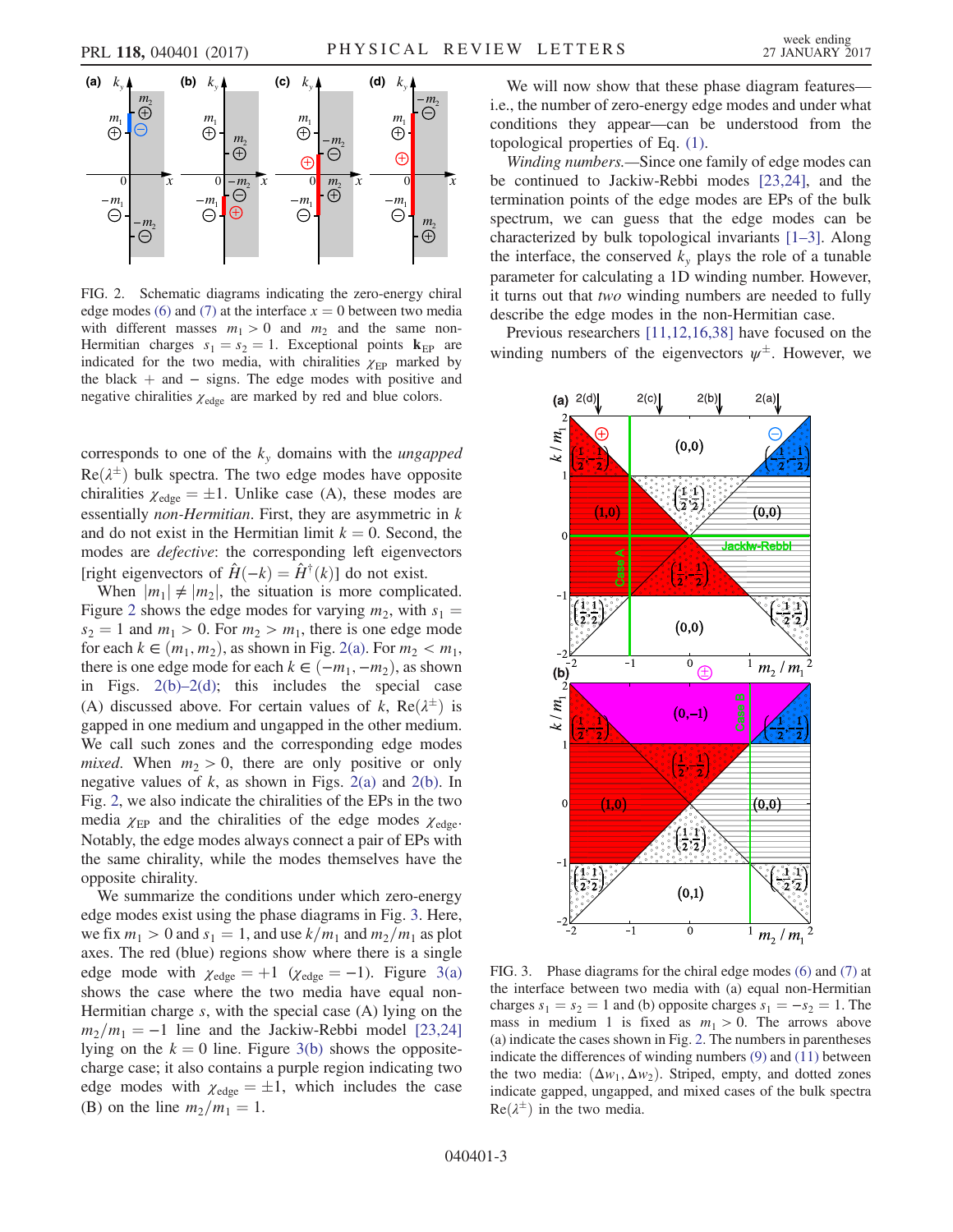emphasize that encircling an EP (branch point) swaps the bands, so that two loops in parameter space are required to return to the original state (with a  $\pi$  geometric phase gained) [\[4,9,10,16,38](#page-4-1)–40]. Hence, there is no globally smooth way to define two distinct bands for Eq. [\(3\).](#page-1-7)

One way to resolve this band-labeling ambiguity is to consider winding numbers associated with the complex magnetic field  $\bf{B}$  defined in Eq. [\(1\),](#page-1-0) which has no discontinuities. We take a spherical-like representation  $\mathbf{B} = B(\sin \theta \cos \phi, \sin \theta \sin \phi, \cos \theta)$ , where both the "magnitude"  $B = \lambda^+$  and the "angles"  $(\theta, \phi)$  are complex [\[41\]](#page-5-3). The chiral symmetry of  $\hat{H}$  constrains **B** to the plane  $\theta = \pi/2$ , so only B and  $\phi$  vary with **k**.

<span id="page-3-2"></span>We now introduce the winding number

$$
w_1 = \frac{1}{2\pi} \int_{k_x = -\infty}^{k_x = +\infty} \nabla_{\mathbf{k}} \phi \cdot d\mathbf{k},
$$
\n(8)

<span id="page-3-0"></span>where the integral is taken along a  $k_x$  line with fixed  $k_y$ . This winding number originates from a non-Hermitian generalization of the Berry phase, describing the effects of varying *direction* of  $\bf{B}$  [\[41\]](#page-5-3). It is equivalent to the winding numbers used in Refs. [\[11,12,38\]](#page-4-3). Applying Eq. [\(8\)](#page-3-2) to Eq. [\(1\),](#page-1-0) we find [\[33\]](#page-5-4)

$$
w_1 = \begin{cases} -\frac{1}{2} \text{sgn}(m) & \text{for } |k_y| < |m| \\ 0 & \text{for } |k_y| > |m|. \end{cases}
$$
(9)

This explains the edge modes in case (A), corresponding to the  $m_2/m_1 = -1$  line in Fig. [3\(a\).](#page-2-1) The difference in the topological numbers of the two media is  $\Delta w_1 = w_1(m_2)$  $w_1(m_1) = \text{sgn}(m_1)$ ; accordingly, we observe a single edge mode of chirality  $\chi_{\text{edge}} = \text{sgn}(m_1)$  for  $|k_y| < |m_1|$ .

For other parameter choices,  $\Delta w_1$  can be fractional. For edge modes shown in Fig. [2\(a\)](#page-2-0), we find  $\Delta w_1 = -1/2$ , and for Fig. [2\(b\)](#page-2-0),  $\Delta w_1 = 1/2$ . Edge modes in these cases resemble the anomalous edge modes found in Ref. [\[16\]](#page-4-8). Clearly,  $w_1$  alone is insufficient to characterize these modes, which are asymmetric in k.

To classify the anomalous edge modes, we introduce a second winding number using the complex *magnitude* of **B**:  $B = \lambda^+$ . Near each EP, the eigenvalues form "halfvortices":  $\frac{d}{dx} \propto \pm \sqrt{|\mathbf{k} - \mathbf{k}_{EP}|} \exp[i s \text{Arg}(\mathbf{k} - \mathbf{k}_{EP})/2],$ where  $s/2$  is the vortex topological charge. We define

$$
w_2 = \frac{1}{2\pi} \int_{k_x = -\infty}^{k_x = +\infty} \nabla_{\mathbf{k}} \text{Arg}(\lambda^+) \cdot d\mathbf{k}, \qquad (10)
$$

<span id="page-3-1"></span>where the integral is again taken similarly to Eq. [\(8\)](#page-3-2). For the spectrum  $(2)$ , we find  $[33]$ 

$$
w_2 = \begin{cases} 0 & |sk_y| < |m| \\ \frac{1}{2}sgn(sk_y) & |sk_y| > |m|. \end{cases}
$$
 (11)

This winding number has the required asymmetry in  $k_y$ . Whenever  $w_2 \neq 0$ , there are branch cuts in  $\lambda^{\pm}$ , and  $\hat{H}$ cannot be continuously deformed into a gapped Hermitian system. Unlike  $w_1$ , which is a generalization of the Berry phase, the  $w_2$  winding number is specific to non-Hermitian systems and has no direct Hermitian counterpart.

Using  $\Delta w_1$  and  $\Delta w_2$ , we can completely characterize the edge modes shown in Fig. [3](#page-2-1). First, for  $w_2 = 0$ , the existence of Hermitian-like edge modes (and their chirality) is determined by  $\Delta w_1$ . Second, for  $\Delta w_2 \neq 0$ , the number of anomalous (non-Hermitian and mixed) edge modes is  $2|\Delta w_2|$ , while sgn $(\Delta w_2)$  determines whether they are localized to the left or right edge of medium 1. In Fig. [3,](#page-2-1) the anomalous non-Hermitian edge modes only exist on the right edge when  $\Delta w_2 < 0$ . In particular, the purple region in Fig. [3\(b\)](#page-2-1) corresponds to  $\Delta w_2 = -1$ , and accordingly there are two anomalous edge modes with opposite chiralities ( $\Delta w_1 = 0$ ), and both are defective. Thus, the winding numbers  $w_{1,2}$  provide the bulk-edge correspondence for the non-Hermitian Hamiltonian [\(5\)](#page-1-4) and describe topological properties of the edge modes Fig. [3.](#page-2-1)

Since  $w_1$  and  $w_2$  only change when  $k_y$  crosses an EP, we can identify the "topological charges" of the individual EPs as  $(q_1, q_2) = \frac{1}{2}(\pm |m|, s)$ . There are *four* inequivalent non-<br>Hermitian degeneracies in contrast to the two inequivalent  $2a_3$  ( $q_1$ ,  $q_2$ )  $\frac{1}{2}$  ( $\frac{1}{m_1}$ , s). There are *four* inequivalent non-<br>Hermitian degeneracies, in contrast to the *two* inequivalent Hermitian degeneracies. This is a consequence of the richer morphologies of complex vector fields that parametrize non-Hermitian Hamiltonians [\[42\]](#page-5-5).

Index theorem.—Another way to analyze the zeroenergy modes (zero modes) of the non-Hermitian Hamiltonian [\(5\)](#page-1-4) is to consider the Hermitian Hamiltonian

$$
\hat{\mathcal{H}} = \hat{H}^{\dagger} \hat{H}.
$$
 (12)

Zero modes of  $\hat{H}$  are also zero modes of  $\hat{\mathcal{H}}$ , and vice versa. When  $s = \pm 1$  is a constant, we find that

$$
\hat{\mathcal{H}} = |-i\nabla - \hat{\sigma}_y s \mathcal{A}(x, y)|^2 + \hat{\sigma}_y \mathcal{B}(x, y), \qquad (13)
$$

where  $\mathcal{B}(x, y) = \partial_x \mathcal{A}_y - \partial_y \mathcal{A}_x$  and  $\mathcal{A} = (0, m)$ . This is a Pauli-type Hamiltonian for a nonrelativistic particle in a matrix-valued vector potential [\[43\]](#page-5-6).

The normalizable zero modes of  $\hat{\mathcal{H}}$  can now be counted by an "index-theorem" argument [\[31\].](#page-5-1) The result is that there are  $N = |\Phi|/2\pi|$  such modes, where  $\Phi$  is the total flux of  $B$ . This holds for *arbitrary* complex analytic mass fields  $m(x, y)$ . For the previously considered special case of two media with a straight interface, there is a flux of  $(m<sub>2</sub> - m<sub>1</sub>)$  per unit length along the domain wall, implying that the zero modes occupy a k range of  $\Delta k = m_2 - m_1$ , in precise agreement with Figs. [2](#page-2-0) and [3\(a\)](#page-2-1) (see details in Ref. [\[33\]](#page-5-4)).

Discussion.—We have analyzed a 2D non-Hermitian continuum model that exhibits different types of zero-energy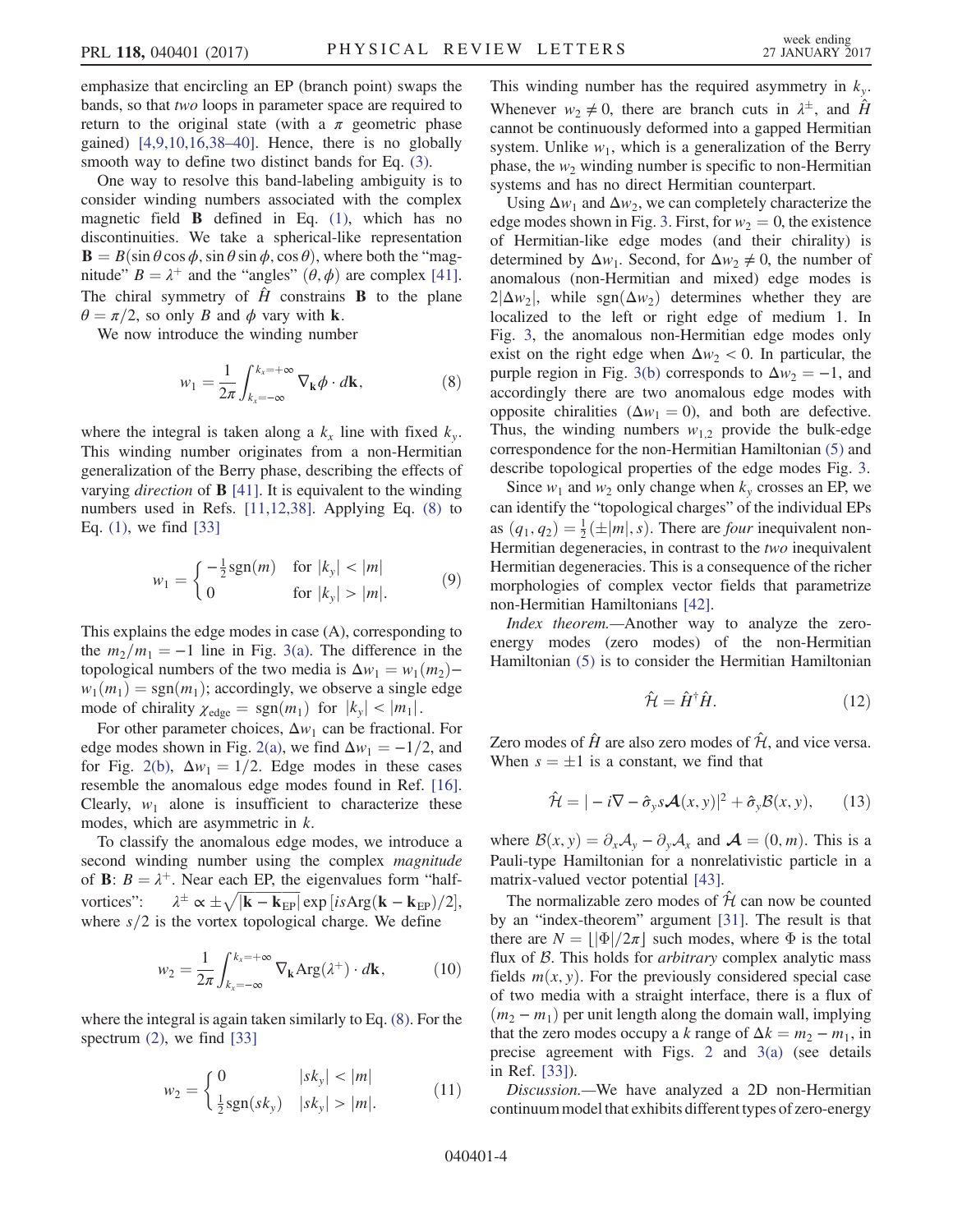edge modes, which can be classified using two half-integervalued winding numbers calculated from the complex bulk band structure. These are inherently associated with topological properties of bulk eigenmodes and non-Hermitian degeneracies (EPs) in the band structure. One family of edge modes includes the well known (Hermitian) Jackiw-Rebbi zero modes [\[23,24\].](#page-4-6) However, the classification also contains essentially non-Hermitian edge modes that cannot be continued into Jackiw-Rebbi-type edge modes; these seem to be continuum counterparts of the anomalous edge modes recently encountered in certain 1D non-Hermitian lattice models [\[14](#page-4-5)–16].

The three families of non-Hermitian topological edge modes can be realized in a non-Hermitian 2D photonic resonator lattice [\[6,14,15,44](#page-4-10)–47], with non-Hermiticity introduced through either asymmetric scattering between clockwise and anticlockwise modes [4–[6,14,15\]](#page-4-1) or amplifying or lossy inter-resonator coupling [45–[47\].](#page-5-7) In the Supplemental Material [\[33\],](#page-5-4) we show that lattice and interface orientations can be chosen to yield different values of  $(w_1, w_2)$  and, correspondingly, different families of zero-energy edge modes [\[37\].](#page-5-8)

We have focused on the case of two uniform media separated by the line  $x = 0$ . For other orientations of a straight interface, we obtain similar phase diagrams, taking  $k = k \cdot \hat{y}$  where k is the wave vector parallel to the interface. The index-theorem derivation of the number of normalizable zero modes is even more general and applies to arbitrary analytic mass fields. The above features, and comparisons with previously known examples, suggest that the variety of chiral edge modes and topological numbers found in this work may be generic to a wide class of non-Hermitian wave systems.

The idea of this research was conceived by K. Y. B., C. Y. D., and D. L. at the workshop "Topological States of Light and Beyond" in the Center for Theoretical Physics of Complex Systems, Institute for Basic Science, Daejeon, South Korea. We are grateful to A. Miroshnichenko, A. B. Khanikaev, and S. Flach for their hospitality and inspiring discussions. This research was supported by the Singapore National Research Foundation (Grant No. NRFF2012-02), the Singapore Ministry of Education (MOE) Academic Research Fund Tier 2 (Grant No. MOE2015-T2-2-008), the RIKEN Interdisciplinary Theoretical Science Research Group (iTHES) Project, the Multi-University Research Initiative (MURI) Center for Dynamic Magneto-Optics via the Air Force Office of Scientific Research (AFOSR) (Grant No. FA9550-14-1-0040), Grant-in-Aid for Scientific Research (A), Core Research for Evolutionary Science and Technology (CREST), the John Templeton Foundation, and the Australian Research Council.

<span id="page-4-0"></span>[1] D. J. Thouless, *Topological Quantum Numbers in Non*relativistic Physics (World Scientific, Singapore, 1998).

- [2] M. Z. Hasan and C. L. Kane, Colloquium: Topological insulators, [Rev. Mod. Phys.](http://dx.doi.org/10.1103/RevModPhys.82.3045) 82, 3045 (2010); X.-L. Qi and S.-C. Zhang, Topological insulators and superconductors, [Rev. Mod. Phys.](http://dx.doi.org/10.1103/RevModPhys.83.1057) 83, 1057 (2011).
- [3] L. Lu, J. D. Joannopoulos, and M. Soljačić, Topological photonics, [Nat. Photonics](http://dx.doi.org/10.1038/nphoton.2014.248) 8, 821 (2014).
- <span id="page-4-1"></span>[4] N. Moiseyev, Non-Hermitian Quantum Mechanics (Cambridge University Press, Cambridge, England, 2011).
- <span id="page-4-9"></span>[5] C. M. Bender, Making sense of non-Hermitian Hamiltonians, [Rep. Prog. Phys.](http://dx.doi.org/10.1088/0034-4885/70/6/R03) 70, 947 (2007).
- <span id="page-4-10"></span>[6] H. Cao and J. Wiersig, Dielectric microcavities: Model systems for wave chaos and non-Hermitian physics, [Rev.](http://dx.doi.org/10.1103/RevModPhys.87.61) [Mod. Phys.](http://dx.doi.org/10.1103/RevModPhys.87.61) 87, 61 (2015).
- <span id="page-4-2"></span>[7] M. Goerbig and G. Montambaux, Dirac fermions in condensed matter and beyond, Séminaire Poincaré 17, 1 (2013).
- [8] D. Leykam and A. S. Desyatnikov, Conical intersections for light and matter waves, [Adv. Phys. X](http://dx.doi.org/10.1080/23746149.2016.1144482) 1, 101 (2016).
- <span id="page-4-7"></span>[9] M. V. Berry, Physics of nonhermitian degeneracies, [Czech.](http://dx.doi.org/10.1023/B:CJOP.0000044002.05657.04) J. Phys. 54[, 1039 \(2004\).](http://dx.doi.org/10.1023/B:CJOP.0000044002.05657.04)
- [10] W. D. Heiss, The physics of exceptional points, [J. Phys. A](http://dx.doi.org/10.1088/1751-8113/45/44/444016) 45[, 444016 \(2012\).](http://dx.doi.org/10.1088/1751-8113/45/44/444016)
- <span id="page-4-3"></span>[11] M. S. Rudner and L. S. Levitov, Topological Transition in a Non-Hermitian Quantum Walk, [Phys. Rev. Lett.](http://dx.doi.org/10.1103/PhysRevLett.102.065703) 102, [065703 \(2009\).](http://dx.doi.org/10.1103/PhysRevLett.102.065703)
- <span id="page-4-4"></span>[12] K. Esaki, M. Sato, K. Hasebe, and M. Kohmoto, Edge states and topological phases in non-Hermitian systems, [Phys.](http://dx.doi.org/10.1103/PhysRevB.84.205128) Rev. B 84[, 205128 \(2011\).](http://dx.doi.org/10.1103/PhysRevB.84.205128)
- [13] Y. C. Hu and T. L. Hughes, Absence of topological insulator phases in non-Hermitian PT-symmetric Hamiltonians, [Phys.](http://dx.doi.org/10.1103/PhysRevB.84.153101) Rev. B 84[, 153101 \(2011\).](http://dx.doi.org/10.1103/PhysRevB.84.153101)
- <span id="page-4-5"></span>[14] H. Schomerus, Topologically protected midgap states in complex photonic lattices, Opt. Lett. 38[, 1912 \(2013\)](http://dx.doi.org/10.1364/OL.38.001912).
- [15] S. Malzard, C. Poli, and H. Schomerus, Topologically Protected Defect States in Open Photonic Systems with Non-Hermitian Charge-Conjugation and Parity-Time Symmetry, Phys. Rev. Lett. 115[, 200402 \(2015\).](http://dx.doi.org/10.1103/PhysRevLett.115.200402)
- <span id="page-4-8"></span>[16] T. E. Lee, Anomalous Edge State in a Non-Hermitian Lattice, Phys. Rev. Lett. 116[, 133903 \(2016\)](http://dx.doi.org/10.1103/PhysRevLett.116.133903).
- [17] S. Diehl, E. Rico, M. A. Baranov, and P. Zoller, Topology by dissipation in atomic quantum wires, [Nat. Phys.](http://dx.doi.org/10.1038/nphys2106) 7, 971 [\(2011\).](http://dx.doi.org/10.1038/nphys2106)
- [18] J. M. Zeuner, M. C. Rechtsman, Y. Plotnik, Y. Lumer, S. Nolte, M. S. Rudner, M. Segev, and A. Szameit, Observation of a Topological Transition in the Bulk of a Non-Hermitian System, Phys. Rev. Lett. 115[, 040402 \(2015\).](http://dx.doi.org/10.1103/PhysRevLett.115.040402)
- [19] C. Yuce, Topological phase in a non-Hermitian PT symmetric system, Phys. Lett. A 379[, 1213 \(2015\)](http://dx.doi.org/10.1016/j.physleta.2015.02.011).
- [20] P. San-Jose, J. Cayao, E. Prada, and R. Aguado, Majorana bound states from exceptional points in non-topological superconductors, Sci. Rep. 6[, 21427 \(2016\).](http://dx.doi.org/10.1038/srep21427)
- [21] J. Gonzáles and R. A. Molina, Macroscopic Degeneracy of Zero-Mode Rotating Surface States in 3D Dirac and Weyl Semimetals under Radiation, [Phys. Rev. Lett.](http://dx.doi.org/10.1103/PhysRevLett.116.156803) 116, 156803 [\(2016\).](http://dx.doi.org/10.1103/PhysRevLett.116.156803)
- [22] M. S. Rudner, M. Levin, and L. S. Levitov, Survival, decay, and topological protection in non-Hermitian quantum transport, [arXiv:1605.07652.](http://arXiv.org/abs/1605.07652)
- <span id="page-4-6"></span>[23] R. Jackiw and C. Rebbi, Solitons with fermion number  $1/2$ , Phys. Rev. D 13[, 3398 \(1976\).](http://dx.doi.org/10.1103/PhysRevD.13.3398)